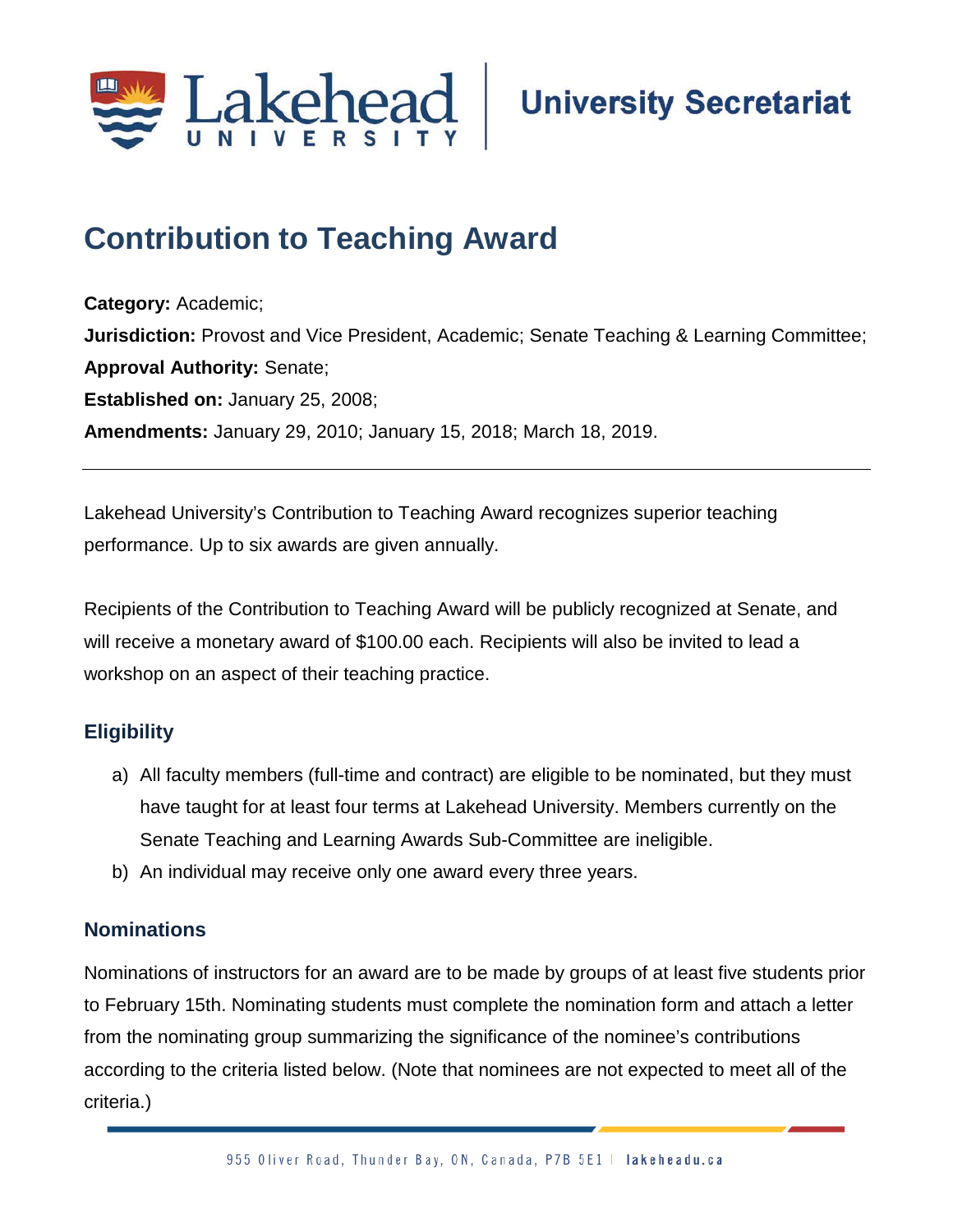Eligible nominees will be notified by the Office of the Provost and Vice-President (Academic).

Nominees will indicate their acceptance of the nomination by submitting a teaching dossier (maximum of ten pages with SET/SFT sheets in an appendix) prior to March 31st.

The teaching dossier must include the following:

- A statement of teaching philosophy
- A summary table of the evaluation scores from the Student Evaluation of Teaching and/or Student Feedback on Teaching at Lakehead University for each course taught in the last four terms of teaching. (Photocopies of the original course Student Evaluation of Teaching/Student Feedback on Teaching summary sheets for each course taught in the last four terms of teaching must be included in the Appendix.)
- Evidence as to how the selection criteria are met. Suitable examples include course syllabi, student testimonials, peer reviews of teaching, letters of support from colleagues, professional development efforts, examples of student work, and/or examples of assignments. (Note that nominees are NOT expected to meet all of the criteria, but should indicate clearly which criteria they are addressing in their dossier.)

Note: Nominees are encouraged to access resource materials available through the Teaching [Commons](https://www.lakeheadu.ca/faculty-and-staff/directory) and its website: [http://teachingcommons.lakeheadu.ca](http://teachingcommons.lakeheadu.ca/)

#### **Selection Committee**

The Awards sub-committee makes the initial recommendation to the full STLC which then makes a recommendation for up to 6 awards to the Provost.

# **Criteria for Selection**

Course Design

- Clear, complete, and comprehensive syllabus
- Clear overview and organization of course structure and content
- Clearly articulated learning objectives and/or competencies with closely aligned teaching objects/activities and assessments for each objective/competency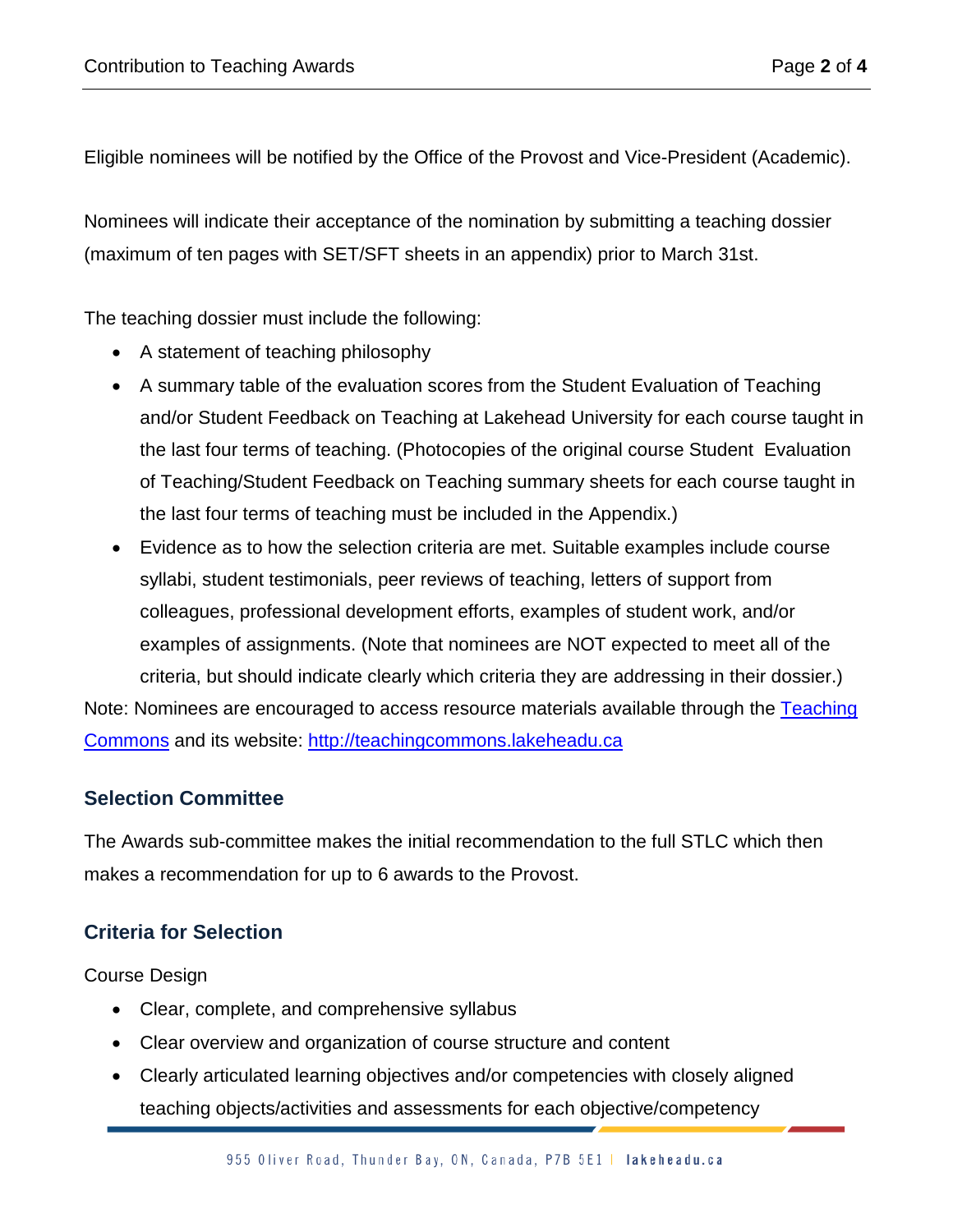- Relevant, authentic, sequenced, and varied assessments both formative and summative – that correspond to the learning outcomes/competencies
- Clear and comprehensive grading policy
- Clearly stated policies and periods of availability for student assistance, support, consultation, etc.
- Evidence that course, content, and assessments respond to varied learning styles
- Use of current and relevant instructional materials that are essential to the objectives/competencies

#### Course Presentation

- Organized, systematic, and accessible presentation of course content
- Demonstrated, thorough, and current knowledge of the subject matter
- Effective, engaging teaching presence and performance
- Use of active learning strategies and other learner-centered pedagogies
- Engaging and positive class environment
- Positive and effective class management
- Positive and supportive rapport with students in class/course, during office hours, etc.
- Use of current technology that supports objectives/competencies, promotes student engagement, and invites active learning

Course Innovation and Enrichment

- Personal, unique, and interactive engagement with content, presentation, and course (i.e. goes beyond "course-in-a-box" presentation)
- Use of innovative strategies, tools, technologies, etc. to ensure student comprehension of and competency with required knowledge and skills
- Relevant and assessable activation of students' "higher-order thinking skills" (HOTS), such as application, analysis, synthesis, evaluation, creation
- Effective formative and summative assessments that assist in knowledge/skills acquisition, encouragement of critical thinking, achievement of objectives/competencies, and participation in the learning process